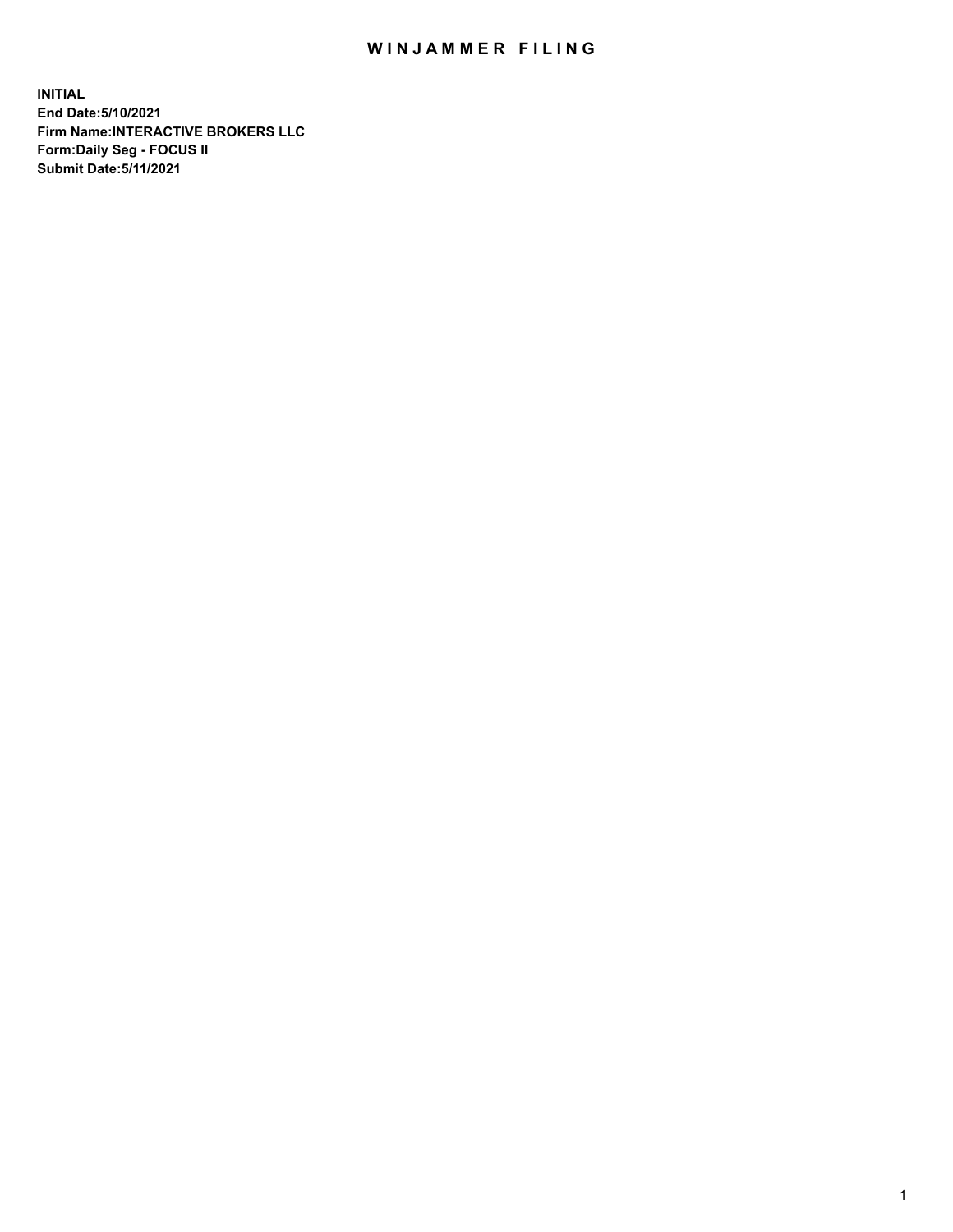**INITIAL End Date:5/10/2021 Firm Name:INTERACTIVE BROKERS LLC Form:Daily Seg - FOCUS II Submit Date:5/11/2021 Daily Segregation - Cover Page**

| Name of Company                                                                                                                                                                                                                                                                                                                | <b>INTERACTIVE BROKERS LLC</b>                                                                           |
|--------------------------------------------------------------------------------------------------------------------------------------------------------------------------------------------------------------------------------------------------------------------------------------------------------------------------------|----------------------------------------------------------------------------------------------------------|
| <b>Contact Name</b>                                                                                                                                                                                                                                                                                                            | James Menicucci                                                                                          |
| <b>Contact Phone Number</b>                                                                                                                                                                                                                                                                                                    | 203-618-8085                                                                                             |
| <b>Contact Email Address</b>                                                                                                                                                                                                                                                                                                   | jmenicucci@interactivebrokers.c<br>om                                                                    |
| FCM's Customer Segregated Funds Residual Interest Target (choose one):<br>a. Minimum dollar amount: ; or<br>b. Minimum percentage of customer segregated funds required:%; or<br>c. Dollar amount range between: and; or<br>d. Percentage range of customer segregated funds required between:% and%.                          | <u>0</u><br>$\overline{\mathbf{0}}$<br>155,000,000 245,000,000<br>0 <sub>0</sub>                         |
| FCM's Customer Secured Amount Funds Residual Interest Target (choose one):<br>a. Minimum dollar amount: ; or<br>b. Minimum percentage of customer secured funds required:%; or<br>c. Dollar amount range between: and; or<br>d. Percentage range of customer secured funds required between:% and%.                            | <u>0</u><br>$\overline{\mathbf{0}}$<br>80,000,000 120,000,000<br><u>00</u>                               |
| FCM's Cleared Swaps Customer Collateral Residual Interest Target (choose one):<br>a. Minimum dollar amount: ; or<br>b. Minimum percentage of cleared swaps customer collateral required:% ; or<br>c. Dollar amount range between: and; or<br>d. Percentage range of cleared swaps customer collateral required between:% and%. | $\overline{\mathbf{0}}$<br>$\underline{\mathbf{0}}$<br>$\underline{0}$ $\underline{0}$<br>0 <sub>0</sub> |

Attach supporting documents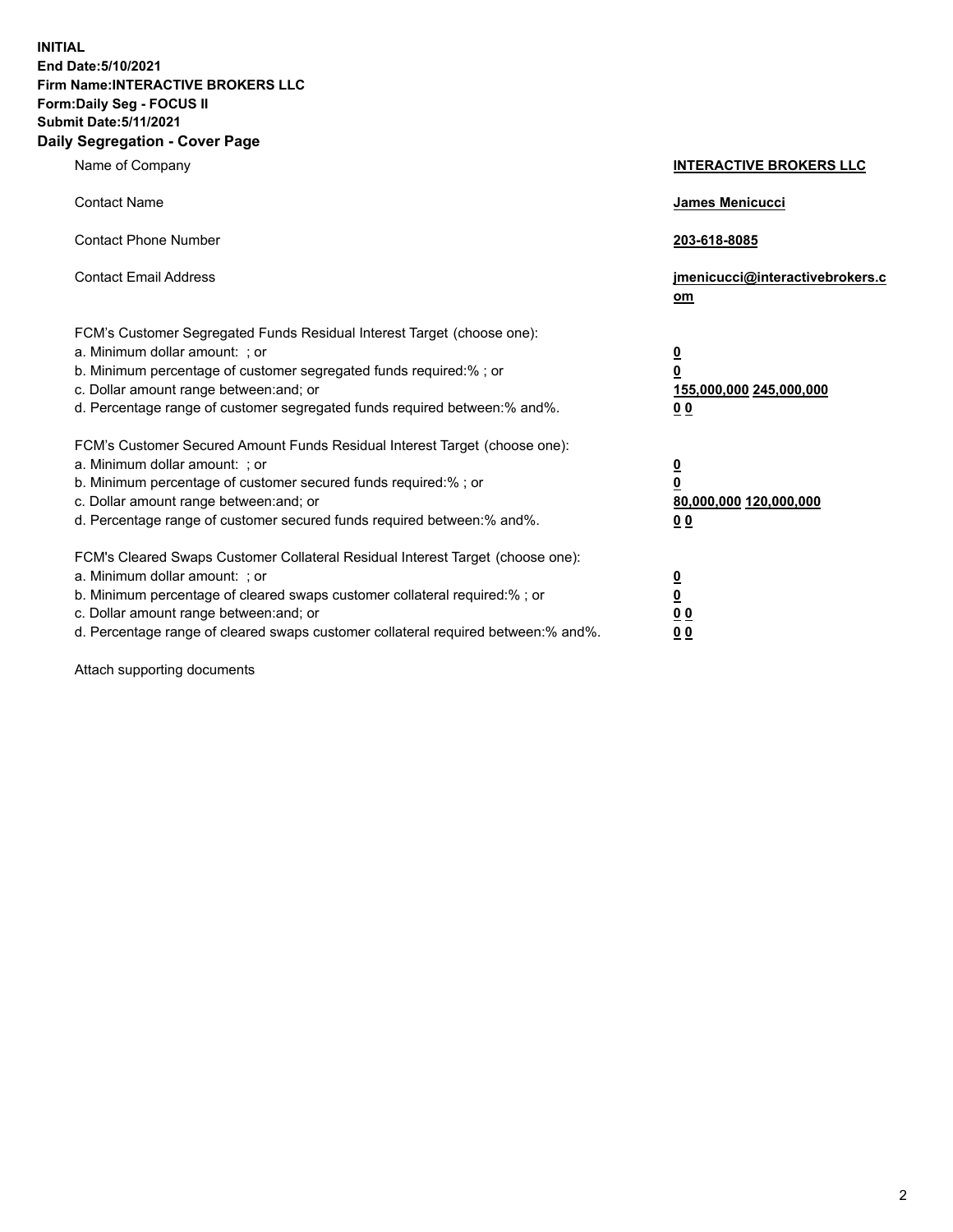## **INITIAL End Date:5/10/2021 Firm Name:INTERACTIVE BROKERS LLC Form:Daily Seg - FOCUS II Submit Date:5/11/2021 Daily Segregation - Secured Amounts**

|                | Daily Segregation - Secured Amounts                                                                                                  |                                         |
|----------------|--------------------------------------------------------------------------------------------------------------------------------------|-----------------------------------------|
|                | Foreign Futures and Foreign Options Secured Amounts                                                                                  |                                         |
|                | Amount required to be set aside pursuant to law, rule or regulation of a foreign                                                     | $0$ [7305]                              |
|                | government or a rule of a self-regulatory organization authorized thereunder                                                         |                                         |
| $\mathbf{1}$ . | Net ledger balance - Foreign Futures and Foreign Option Trading - All Customers                                                      |                                         |
|                | A. Cash                                                                                                                              | 499,846,804 [7315]                      |
|                | B. Securities (at market)                                                                                                            | $0$ [7317]                              |
| 2.             | Net unrealized profit (loss) in open futures contracts traded on a foreign board of trade                                            | 10,919,552 [7325]                       |
| 3.             | Exchange traded options                                                                                                              |                                         |
|                | a. Market value of open option contracts purchased on a foreign board of trade                                                       | <b>99,873</b> [7335]                    |
|                | b. Market value of open contracts granted (sold) on a foreign board of trade                                                         | -3,394 [7337]                           |
| 4.             | Net equity (deficit) (add lines 1. 2. and 3.)                                                                                        | 510,862,835 [7345]                      |
| 5.             | Account liquidating to a deficit and account with a debit balances - gross amount                                                    | <b>5,848</b> [7351]                     |
|                | Less: amount offset by customer owned securities                                                                                     | 0 [7352] 5,848 [7354]                   |
| 6.             | Amount required to be set aside as the secured amount - Net Liquidating Equity                                                       | 510,868,683 [7355]                      |
|                | Method (add lines 4 and 5)                                                                                                           |                                         |
| 7.             | Greater of amount required to be set aside pursuant to foreign jurisdiction (above) or line                                          | 510,868,683 [7360]                      |
|                | 6.                                                                                                                                   |                                         |
|                | FUNDS DEPOSITED IN SEPARATE REGULATION 30.7 ACCOUNTS                                                                                 |                                         |
| 1.             | Cash in banks                                                                                                                        |                                         |
|                | A. Banks located in the United States                                                                                                | 92,767,769 [7500]                       |
|                | B. Other banks qualified under Regulation 30.7                                                                                       | 0 [7520] <b>92,767,769</b> [7530]       |
| 2.             | <b>Securities</b>                                                                                                                    |                                         |
|                | A. In safekeeping with banks located in the United States                                                                            | 300,000,000 [7540]                      |
|                | B. In safekeeping with other banks qualified under Regulation 30.7                                                                   | 0 [7560] 300,000,000 [7570]             |
| 3.             | Equities with registered futures commission merchants                                                                                |                                         |
|                | A. Cash                                                                                                                              | $0$ [7580]                              |
|                | <b>B.</b> Securities                                                                                                                 | $0$ [7590]                              |
|                | C. Unrealized gain (loss) on open futures contracts                                                                                  | $0$ [7600]                              |
|                | D. Value of long option contracts                                                                                                    | $0$ [7610]                              |
|                | E. Value of short option contracts                                                                                                   | 0 [7615] 0 [7620]                       |
| 4.             | Amounts held by clearing organizations of foreign boards of trade                                                                    |                                         |
|                | A. Cash                                                                                                                              | $0$ [7640]                              |
|                | <b>B.</b> Securities                                                                                                                 | $0$ [7650]                              |
|                | C. Amount due to (from) clearing organization - daily variation                                                                      | $0$ [7660]                              |
|                | D. Value of long option contracts                                                                                                    | $0$ [7670]                              |
|                | E. Value of short option contracts                                                                                                   | $0$ [7675] $0$ [7680]                   |
| 5.             | Amounts held by members of foreign boards of trade                                                                                   |                                         |
|                | A. Cash                                                                                                                              | 243,833,184 [7700]                      |
|                | <b>B.</b> Securities                                                                                                                 | $0$ [7710]                              |
|                | C. Unrealized gain (loss) on open futures contracts                                                                                  | 2,882,222 [7720]                        |
|                | D. Value of long option contracts<br>E. Value of short option contracts                                                              | 99,873 [7730]                           |
| 6.             |                                                                                                                                      | <u>-3,394</u> [7735] 246,811,885 [7740] |
| 7.             | Amounts with other depositories designated by a foreign board of trade                                                               | $0$ [7760]                              |
| 8.             | Segregated funds on hand                                                                                                             | $0$ [7765]                              |
| 9.             | Total funds in separate section 30.7 accounts<br>Excess (deficiency) Set Aside for Secured Amount (subtract line 7 Secured Statement | 639,579,654 [7770]                      |
|                | Page 1 from Line 8)                                                                                                                  | 128,710,971 [7380]                      |
| 10.            | Management Target Amount for Excess funds in separate section 30.7 accounts                                                          | 80,000,000 [7780]                       |
| 11.            | Excess (deficiency) funds in separate 30.7 accounts over (under) Management Target                                                   | 48,710,971 [7785]                       |
|                |                                                                                                                                      |                                         |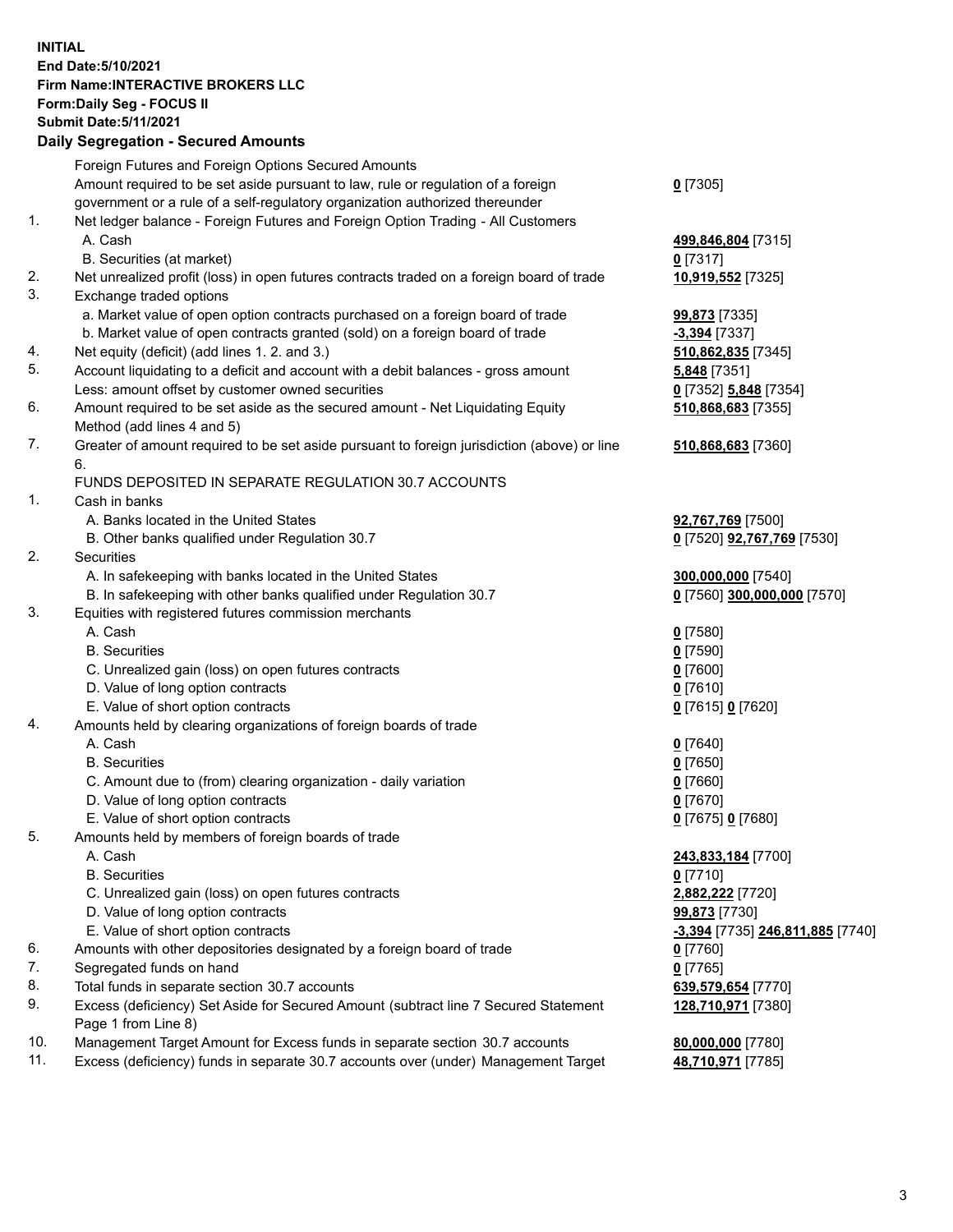**INITIAL End Date:5/10/2021 Firm Name:INTERACTIVE BROKERS LLC Form:Daily Seg - FOCUS II Submit Date:5/11/2021 Daily Segregation - Segregation Statement** SEGREGATION REQUIREMENTS(Section 4d(2) of the CEAct) 1. Net ledger balance A. Cash **6,602,308,108** [7010] B. Securities (at market) **0** [7020] 2. Net unrealized profit (loss) in open futures contracts traded on a contract market **453,429,354** [7030] 3. Exchange traded options A. Add market value of open option contracts purchased on a contract market **329,539,092** [7032] B. Deduct market value of open option contracts granted (sold) on a contract market **-275,078,946** [7033] 4. Net equity (deficit) (add lines 1, 2 and 3) **7,110,197,608** [7040] 5. Accounts liquidating to a deficit and accounts with debit balances - gross amount **1,308,537** [7045] Less: amount offset by customer securities **0** [7047] **1,308,537** [7050] 6. Amount required to be segregated (add lines 4 and 5) **7,111,506,145** [7060] FUNDS IN SEGREGATED ACCOUNTS 7. Deposited in segregated funds bank accounts A. Cash **1,656,322,345** [7070] B. Securities representing investments of customers' funds (at market) **3,135,986,000** [7080] C. Securities held for particular customers or option customers in lieu of cash (at market) **0** [7090] 8. Margins on deposit with derivatives clearing organizations of contract markets A. Cash **1,988,456,253** [7100] B. Securities representing investments of customers' funds (at market) **485,630,277** [7110] C. Securities held for particular customers or option customers in lieu of cash (at market) **0** [7120] 9. Net settlement from (to) derivatives clearing organizations of contract markets **-7,714,252** [7130] 10. Exchange traded options A. Value of open long option contracts **329,399,493** [7132] B. Value of open short option contracts **-275,025,966** [7133] 11. Net equities with other FCMs A. Net liquidating equity **0** [7140] B. Securities representing investments of customers' funds (at market) **0** [7160] C. Securities held for particular customers or option customers in lieu of cash (at market) **0** [7170] 12. Segregated funds on hand **0** [7150] 13. Total amount in segregation (add lines 7 through 12) **7,313,054,150** [7180] 14. Excess (deficiency) funds in segregation (subtract line 6 from line 13) **201,548,005** [7190] 15. Management Target Amount for Excess funds in segregation **155,000,000** [7194] **46,548,005** [7198]

16. Excess (deficiency) funds in segregation over (under) Management Target Amount Excess